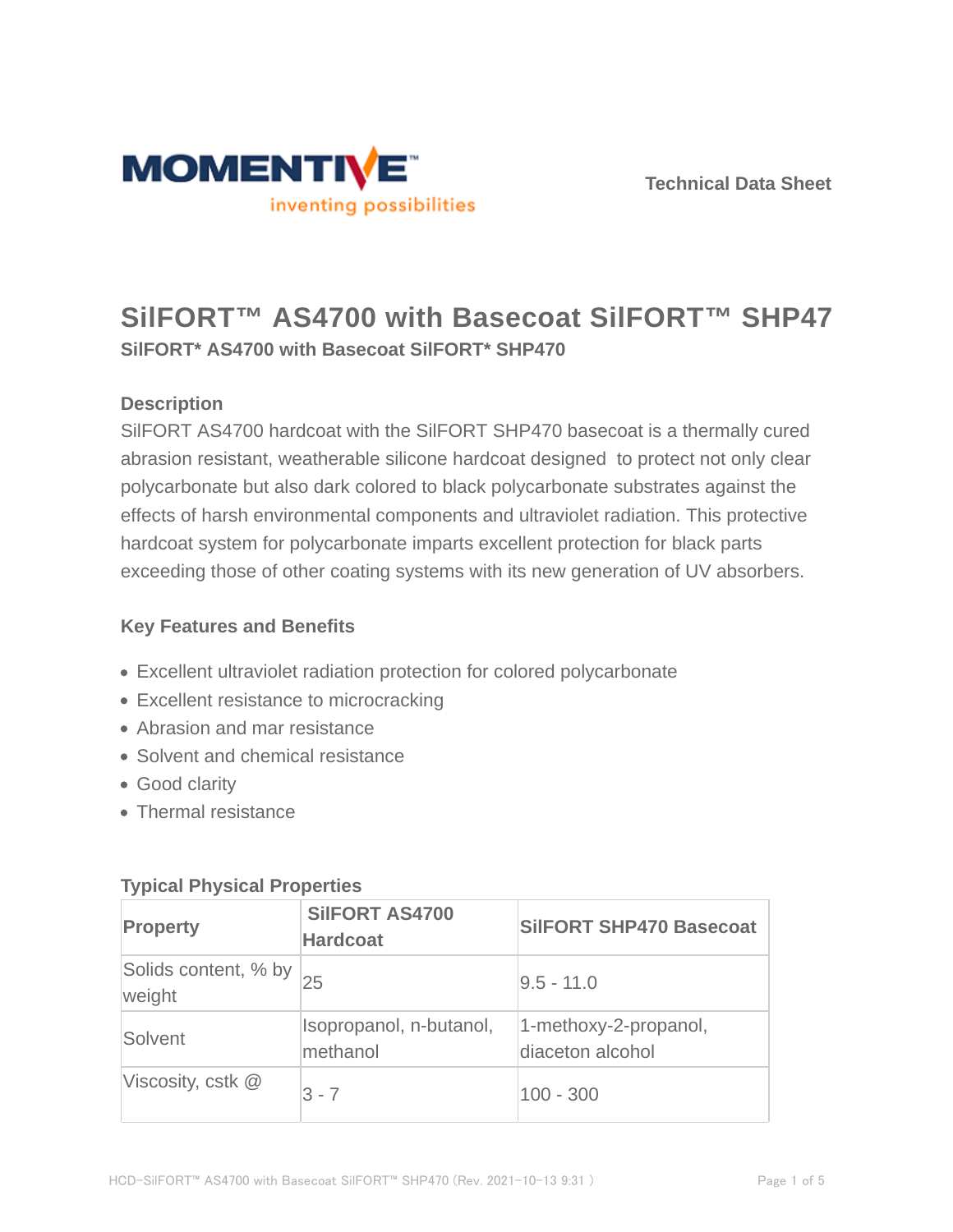| $ 25^{\circ}$ C  |      |      |
|------------------|------|------|
| Density, $g/cm3$ | 0.92 | 0.95 |

### **Instructions for Use General Requirements**

Areas where coated, wet parts are handled, should be clean and dust-free (Class 1,000 acc. to US Federal Standard 209e or class <6 acc. to ISO 14644-1). If necessary, parts should be washed or wiped clean with e.g. Isopropanol, followed by an ionized air blow-off. Cleanliness is critical for the production of good parts. Both basecoat and hardcoat solutions should be filtered continuously through a 5 to 8 µm pre-filter followed by a gel-filter of 1 µm.

For curing, electric or indirect gas fired ovens with good convection and air exchange and an overall temperature variation of +/- 2 °C are recommended. Both products have to be oven cured.

For the best optical results of basecoat & hardcoat, especially on transparent parts, flow- or dip-coating are strongly recommended.

### **SilFORT SHP470 Basecoat**

The basecoat can be applied by dip, spray or flow coating to polycarbonate parts that have an initial stress level of less than 1000 psi (6.9 MPa). If a higher stress level is found to exist, the tool and molding conditions should be adjusted to reduce residual stress on parts. Alternatively, parts can be annealed to reduce stress, (for example, 30 minutes at 130°C for each 2.5 mm of part thickness).

If necessary, basecoat solids may be reduced by adding solvent.

### **SilFORT AS4700 Hardcoat**

The hardcoat can be applied by dip, spray or flow coating to polycarbonate parts with the basecoat on. If necessary, hardcoat solids may be reduced by adding solvent.

### **CAUTION**

Do not use hardcoat solvents, to dilute basecoat or flush basecoat piping system.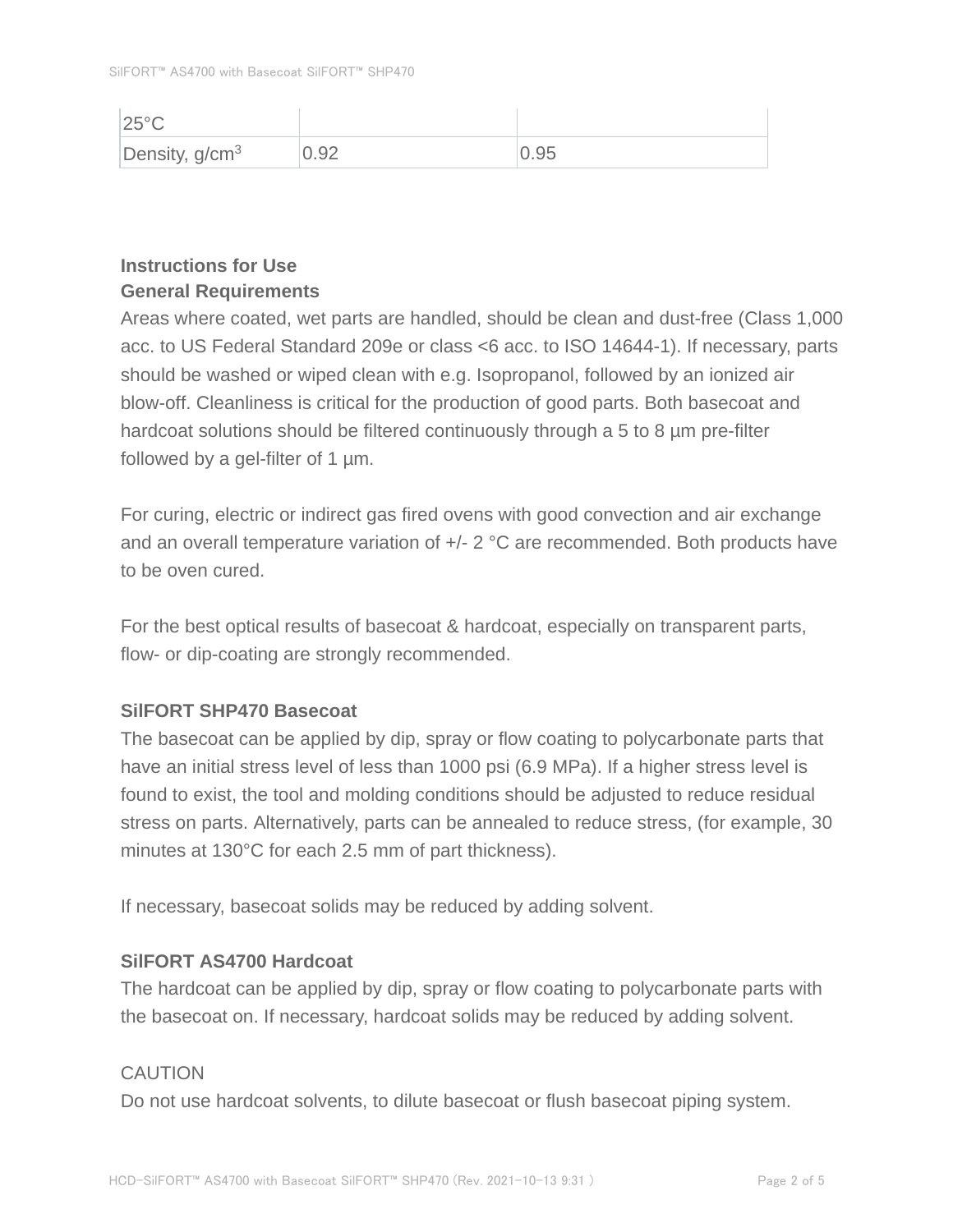For further information on application, flash off and curing conditions of both products, refer to Momentive performance materials' processing recommendations or consult one of our application experts.

#### **Patent Status**

Nothing contained herein shall be construed to imply the nonexistence of any relevant patents or to constitute a permission, inducement or recommendation to practice any invention covered by any patent, without authority from the owner of the patent.

#### **Product Safety, Handling and Storage**

**SilFORT AS4700 Hardcoat** - Refrigeration is required. The warranty period is 3 months from date of shipment if stored in the original unopened container <10°C (50°F).

**SilFORT SHP470 Basecoat** - Store and ship at ambient temperature approximately +2 to+38°C. When stored in original sealed container, SilFORT© SHP470 will have a warranty period of 4 years. Exposures to low temperatures may cause some solid precipitation. If this occurs, the precipitate may be re-dissolved by submerging the vented closed container in a warm water bath. Mix until homogeneous.

Customers should review the latest Material Safety Data Sheet (MSDS) and label for product safety information, safe handling instructions, personal protective equipment if necessary, and any special storage conditions required for safety. MSDS are available at www.momentive.com or, upon request, from any Momentive Performance Materials (MPM) representative. **For product storage and handling procedures to maintain the product quality within our stated specifications, please review Certificates of Analysis, which are available in the Order Center**. Use of other materials in conjunction with MPM products (for example, primers) may require additional precautions. Please review and follow the safety information provided by the manufacturer of such other materials.

#### **Limitations**

Customers must evaluate Momentive Performance Materials products and make their own determination as to fitness of use in their particular applications.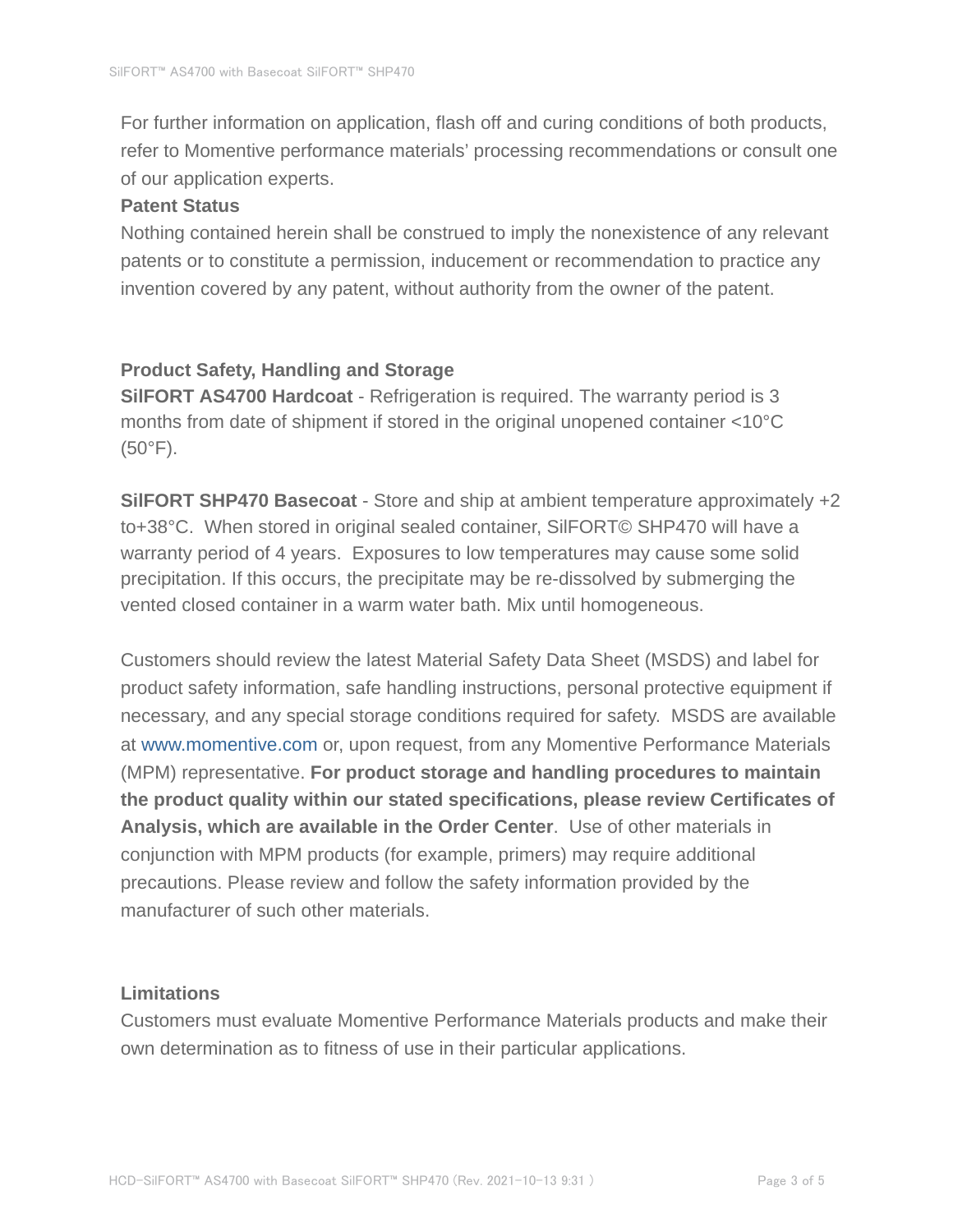#### **Contact Information**

Email

commercial.services@momentive.com

#### **Telephone**

| <b>Americas</b> | <b>Latin America</b> | <b>EMEAI- Europe, Middle</b><br>East, Africa & India | <b>ASIA PACIFIC</b> |
|-----------------|----------------------|------------------------------------------------------|---------------------|
| +1 800 295 2392 | <b>Brazil</b>        | <b>Europe</b>                                        | <b>China</b>        |
| Toll free*      | +55 11 4534 9650     | +390510924300                                        | 800 820 0202        |
| +704 805 6946   | Direct Number        | Direct number                                        | Toll free           |
| Direct Number   |                      |                                                      | +86 21 3860 4892    |
|                 |                      |                                                      | Direct number       |
| *All American   | <b>Mexico</b>        | India, Middle East &                                 | Japan               |
| countries       | +52 55 2169 7670     | <b>Africa</b>                                        | +81 3 5544 3111     |
|                 | <b>Direct Number</b> | + 91 44 71212207                                     | Direct number       |
|                 |                      | Direct number*                                       |                     |
|                 |                      | *All Middle Eastern                                  | <b>Korea</b>        |
|                 |                      | countries, Africa, India,                            | +82 2 6201 4600     |

For literature and technical assistance, visit our website at: www.momentive.com

#### **DISCLAIMER:**

**THE MATERIALS, PRODUCTS AND SERVICES OF MOMENTIVE PERFORMANCE MATERIALS INC. AND ITS SUBSIDIARIES AND AFFILIATES (COLLECTIVELY "SUPPLIER"), ARE SOLD SUBJECT TO SUPPLIER'S STANDARD CONDITIONS OF SALE, WHICH ARE INCLUDED IN THE APPLICABLE DISTRIBUTOR OR OTHER SALES AGREEMENT, PRINTED ON THE BACK OF ORDER ACKNOWLEDGMENTS AND INVOICES, AND AVAILABLE UPON REQUEST. ALTHOUGH ANY INFORMATION, RECOMMENDATIONS, OR ADVICE CONTAINED HEREIN IS GIVEN IN GOOD FAITH, SUPPLIER MAKES NO WARRANTY OR GUARANTEE, EXPRESS OR IMPLIED, (i) THAT THE RESULTS DESCRIBED HEREIN WILL BE OBTAINED UNDER END-USE CONDITIONS, OR (ii) AS TO THE EFFECTIVENESS OR SAFETY OF ANY DESIGN INCORPORATING ITS PRODUCTS, MATERIALS, SERVICES, RECOMMENDATIONS OR ADVICE.**